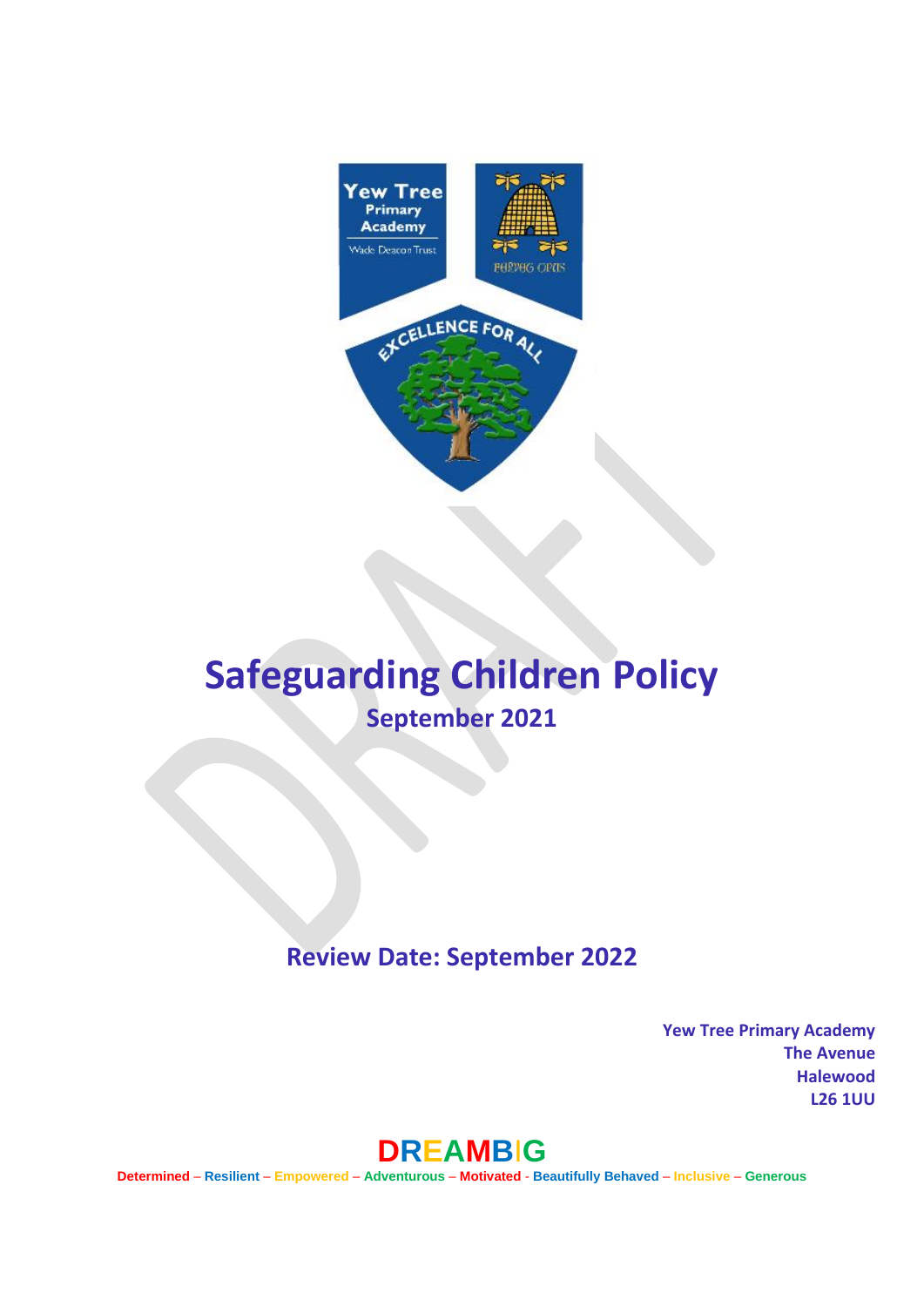# **Safeguarding is everybody's responsibility at Yew Tree…**

#### **National Context:**

The Government is committed to improving safeguards for children and has embarked on one of the most wide-ranging reforms of children's services in decades. It has introduced new legislation, guidance, structures and policy initiatives to make children safer. Local safeguarding children boards have been established in all English LAs. Government policies such as the Workforce Strategy, children's trusts and the Integrated Children's System and Common Assessment Framework are at the heart if these reforms.

This policy and practice statement supports the following documentation within our school:

- Child Protection Policy
- Health & Safety Policy
- Equality Policies
- Positive Handling Policy
- PSHE Policy
- Anti-Bullying Policy
- Teaching & Learning Policy
- Allegation Management Policy and Procedures
- Whistleblowing Policy
- Safer Recruitment Policy; Vetting & Barring Scheme
- Visitors Policy
- **Missing Children Policy**
- Attendance Policy
- Behaviour Policy
- Promoting Disability Equality
- Code of Conduct

This policy and practice statement is intended to support the following government documentation:

- Safer Children and Safer Recruitment in Education (April 2011)
- What to do if you're worried a child is being abused (March 2015)
- Statutory guidance on making arrangements to safeguarding and promote the welfare of children under section 11 of the Children Act 2004
- "Safeguarding Children" (DfE/027/2004)
- Working Together to Safeguard Children (July 2018)
- Keeping Children Safe in Education (September 2021)
- The Prevent Duty (June 2015)

Policy sharing practice:

School based/LA produced policies are issued to staff with various other policies related to safeguarding:

The Health and Safety Policy; The Health and Safety Manual; Health and Safety Personnel Duty List; Policy on the use of Email and Internet Facilities by Employees; Banned Internet Sites – Red Han Notifications ; Data Security – guidance for elected members and officers of the Council; Information and Data Security in Schools; Employees use of computer equipment and systems (including e-mail and internet facilities); Safeguarding of Children: Procedures for checking staff appointed to schools; Child Protection Policy and Procedures and Code of Conduct for Safeguarding Children.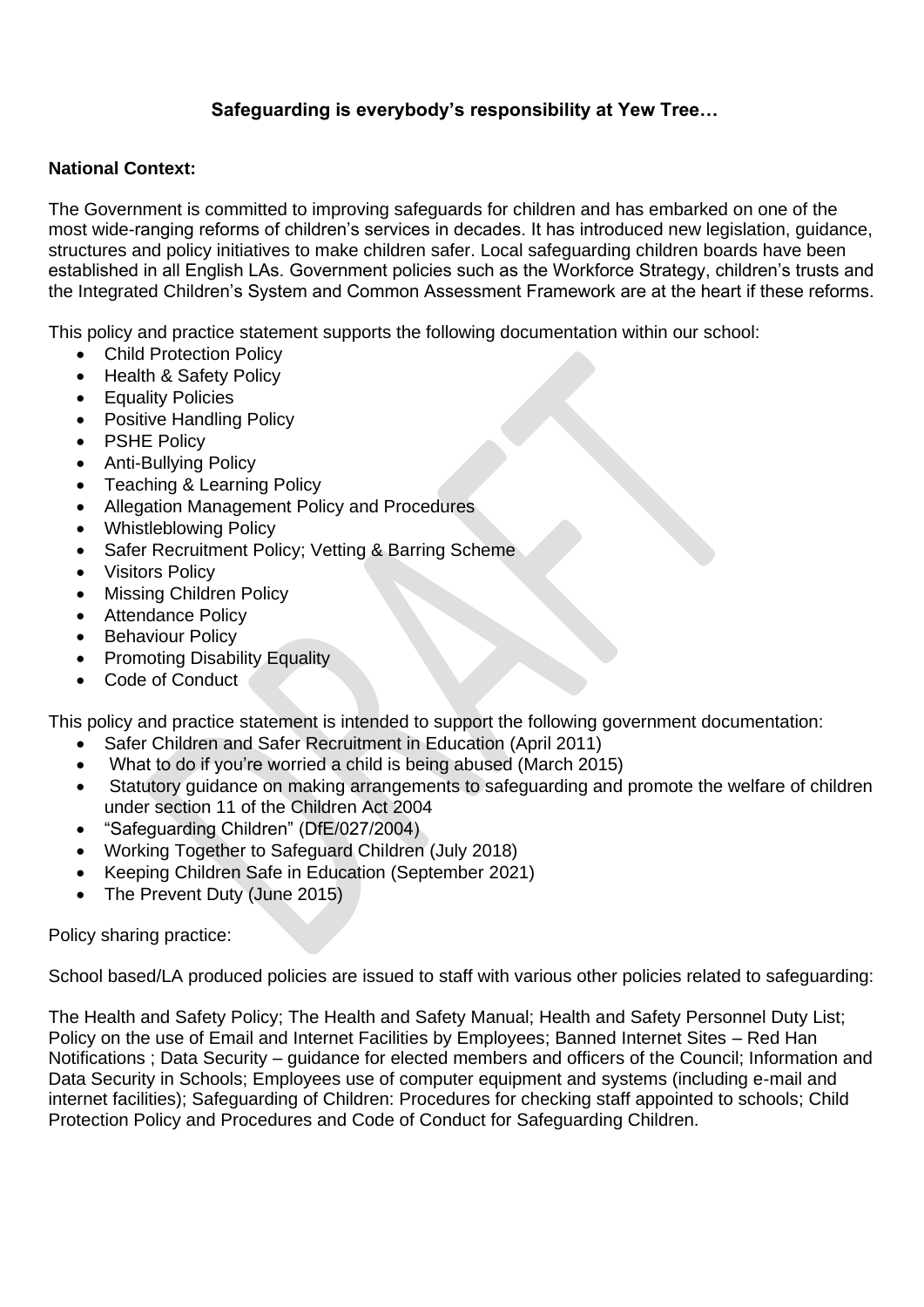At school level guidance can be obtained from a member of our Safeguarding Team:

- Miss J Appleton (Assistant Principal & Designated Safeguarding Lead)
- Mrs R O'Hanlon (Principal & Deputy Safeguarding Lead)
- Mr D Taylor (Assistant Principal & Deputy Safeguarding Lead)
- Miss L Graney (Learning Mentor)
- Mrs A Farrell (Safeguarding Governor)

At LA level quidance can be obtained from :

• Vicky Clements – Head of Safeguarding and Quality Assurance 443-5120

#### **Safeguarding in the classroom:**

#### **All staff – teaching and non- teaching have a responsibility for taking 'reasonable steps to ensure that children and young people feel safe' (OFSTED Briefing for section 5 inspectors on safeguarding 2009)**

These steps must be transparent for the learner, and embedded into school life. Opportunities should be taken during PSHE work; circle time, PE and other areas of the curriculum to talk openly about issues/ areas of personal safety and well being of children. Whole school assemblies should re-iterate and reinforce these messages.

#### **The Prevent Duty**

In order for Yew Tree Primary Academy to fulfil the Prevent duty, it is essential that staff are able to identify children who may be vulnerable to radicalisation, and know what to do when they are identified. Protecting children from the risk of radicalisation is part of our wider safeguarding duties, and is similar in nature to protecting children from other harms (e.g. drugs, gangs, neglect, sexual exploitation), whether these come from within their family or are the product of outside influences.

We aim to build pupils' resilience to radicalisation by promoting fundamental British values and enabling them to challenge extremist views. It is important to emphasise that the Prevent duty is not intended to stop pupils debating controversial issues. On the contrary, school will provide a safe space in which children can understand the risks associated with terrorism. Our PSHE curriculum content addresses issues of radicalisation in appropriate year groups.

All school staff and volunteers have completed the e-learning training on the Prevent Duty.

#### **The Health and Safety Policy**

At Yew Tree, the health and safety of all children is of paramount importance. Parents send their children to school each day with the expectation that school provides a secure environment in which their children can flourish.

The school has a health and safety policy, which is monitored each term by the Governing Body: regular health and safety inspections are carried out, notes are recorded on a school format and key actions identified. This is a standard item on the agenda of every meeting. A copy of this policy is available with 24 hours notice. Responsibility for highlighting / reporting health and safety issues within classrooms and around school lies with ALL staff. These concerns should be reported to the Principal **and** Site Manager/Premises Officer.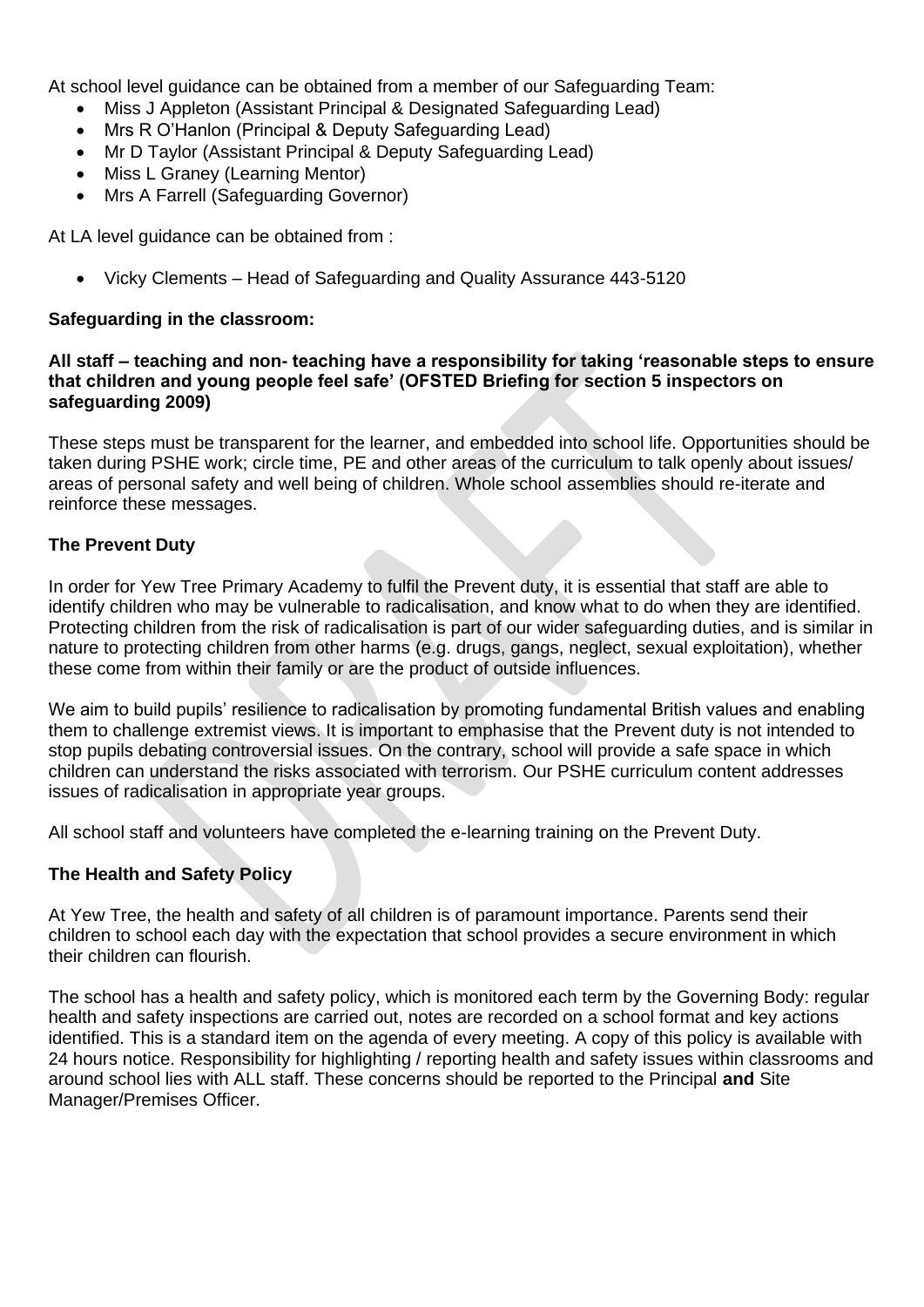Each term there is a fire drill that practices efficient evacuation form the buildings. The school Site Manager conducts an annual Fire Risk Assessment. Assembly points for all classes are on the KS2 playground. Teachers should line up children in an orderly manner. Administrative staff will issue registers and staff will check all children are present. Fire Marshalls will conduct a sweep of the school building to ensure the safe exit of all school users. The building should not be re-entered until the all clear is given by the Principal.

There is also an emergency plan that details what staff and parents should do in the case of emergencies.

General risk assessments are in place and located within the school office; personalised/ individual risk assessments are also completed as and when a 'new risk' is identified. These may relate to the care of an individual child or the requirements for a member of staff. These documents should be seen as 'working documents' and should be changed to reflect a change in need. It is the responsibility of staff to have due regard for their own personal safety as well as that of the children in their care.

#### **First Aid**

In school, there are always trained members of the staff team who volunteer to oversee First Aid. These First Aiders are:

**FIRST AIDERS -** P DORAN (Exp 11/12/22)T BURGHALL (Exp11/12/22)

In addition, members of staff have trained in Paediatric and Emergency first aid as well as Medicine Administration.

**PAEDIATRIC FIRST AIDERS -** S ROGAN, R GRAY, J COOPER, S FRENCH and A PARKINSON(Exp 27/11/22)

**EMERGENCY FIRST AIDERS -** S DORKELL, C BURNS**,** M STANLEY**,** J PAULS**,** J PEERS and T LANDY (Exp 01/12/22)

R BOYD, J CHIDLOW, S CARSON and K ELLIS (Exp 12/07/24)

**MEDICINE ADMINISTRATION -** T LANDY, J PAULS, S FRENCH, K. ELLIS and C. BURNS (Exp 08/03/23)

As well as each classroom having their own first aid kit, there are a number of first aid kits situated around school:

- Foundation Stage Unit
- Medical room (off ground floor agora)
- Main school kitchen/Breakfast Club
- School Office

#### **School Defibrillators**

We have one defibrillator in school. It is located within the Medical Room on the ground floor. Staff have been trained by the Oliver King Foundation in how to use defibrillators and training is regularly updated.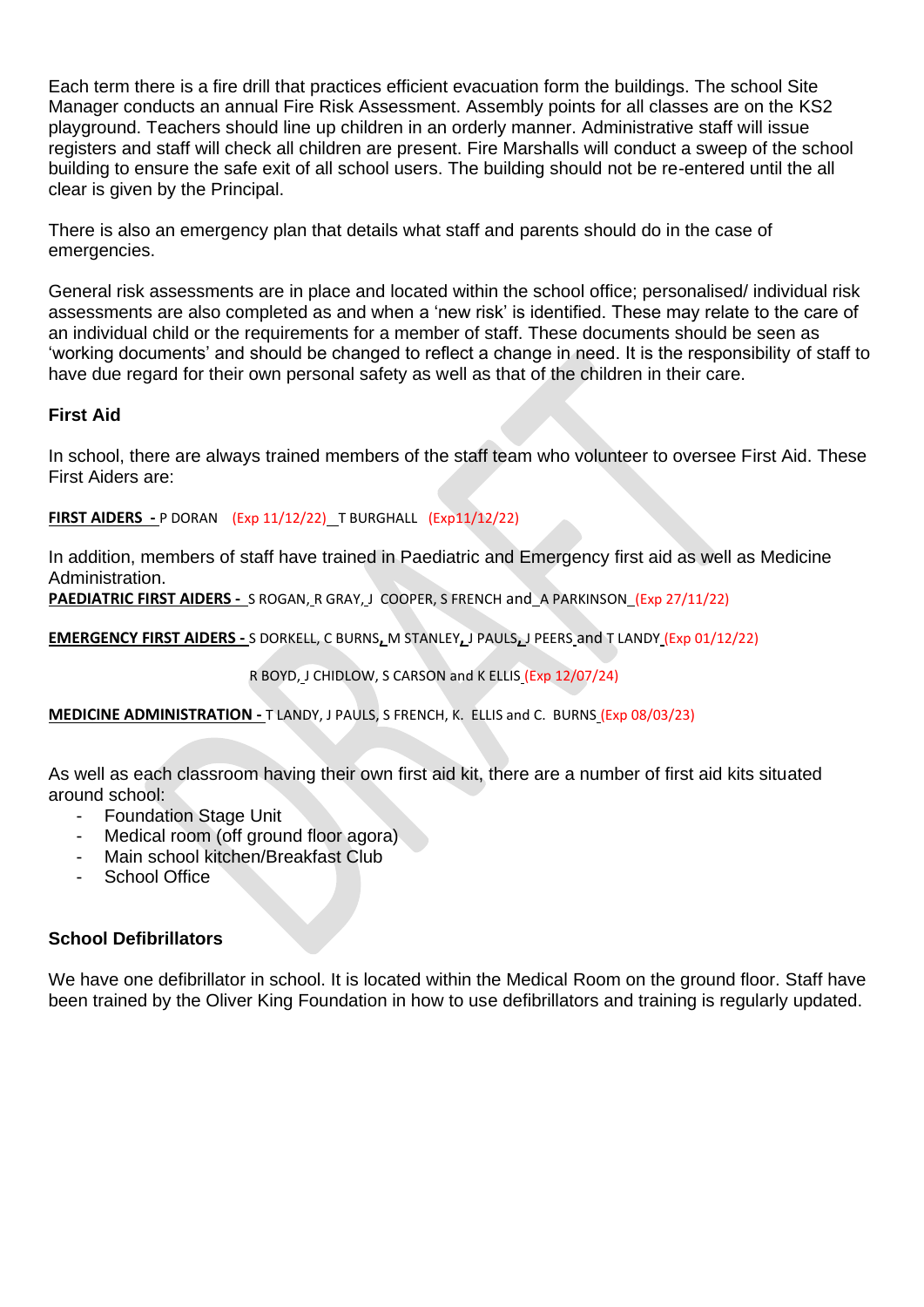# **Illness and accidents**

When a child is poorly, or has suffered an accident in school or on the playground there is a protocol for staff to follow:

- • A trained first aider is consulted
- • The incident is logged in the accident book & children are issued with a note
- • For head injuries the Principal is informed and we contact the parent
- • If there is any doubt about any injury at all, a parent is contacted.

When dealing with injuries under clothing – e.g. to the back; upper legs; groin; upper arms; chest, etc first aiders MUST ensure a 2nd adult is present when assessing the level of injury and administering first aid.

If to view the injury a child must remove an item of clothing the adult must ask the child to do this and explain to the child why it is necessary. If the child is reluctant to do this the first aider must not insist and should seek further advice from the Principal or Assistant Principal. The parent should also be informed clearly of the action taken by the first aider and the reasons why. If in doubt the first aider should ask for guidance from the Principal or Assistant Principal.

If a child is feeling sick they should be sent to the school office. Children who have been absent with diaorreah or vomiting, should not return to school until after 48hrs after the symptom have passed. If particular class groups have experienced an outbreak of such 'bugs' the Site Manager should be informed by the class teacher so that appropriate cleaning materials can be used.

#### **Administering Medicine**

In accordance with the school's Medicine Policy and to ensure improved attendance, T Landy, J Pauls, S French, K Ellis and C Burns will administer medicine.

Parents must complete a medicine permission forms at the school office clearly stating the dosage and frequency of medicine to be administered. Medicine should be stored in the locked cabinet in the DSP Hygiene Room or the fridge in the Medical Room.

Parents are informed of this process via the school admissions procedures and school website. .

# **Site Security**

Yew Tree provides a secure site, which is controlled by precise management directives, but the site is only as secure as the people who use it. Therefore, all people on the site have to adhere to the rules, which govern it. A casual attitude towards security can cause potential problems to safeguarding.

#### Therefore:

- Foundation Stage/Nursery gates should be locked at the start and end of each session.
- All perimeter gates are locked and secured by 9:05 a.m. daily.
- Members of the staff team should use the security swipe system card to gain access to school by using the main entrance. Care should be taken with classroom door keys, badges and swipecards.
- Staff should NEVER leave keys, badges and door swipe-cards unattended.
- All external doors and windows should be closed to prevent intrusion. When a room is left unattended it should be left secure.
- Visitors, volunteers and students must only enter through the main entrance and after signing-in at the office. All visitors will be issued with an identification badge.
- Children will only be allowed home with adults (18+) with parental responsibility or confirmed permission – via note or telephone permission (confirmed by 2 members of staff). EYFS team use known word of phrase security system for alternative collections identified by parents/carers.
- Empty classrooms should have closed windows.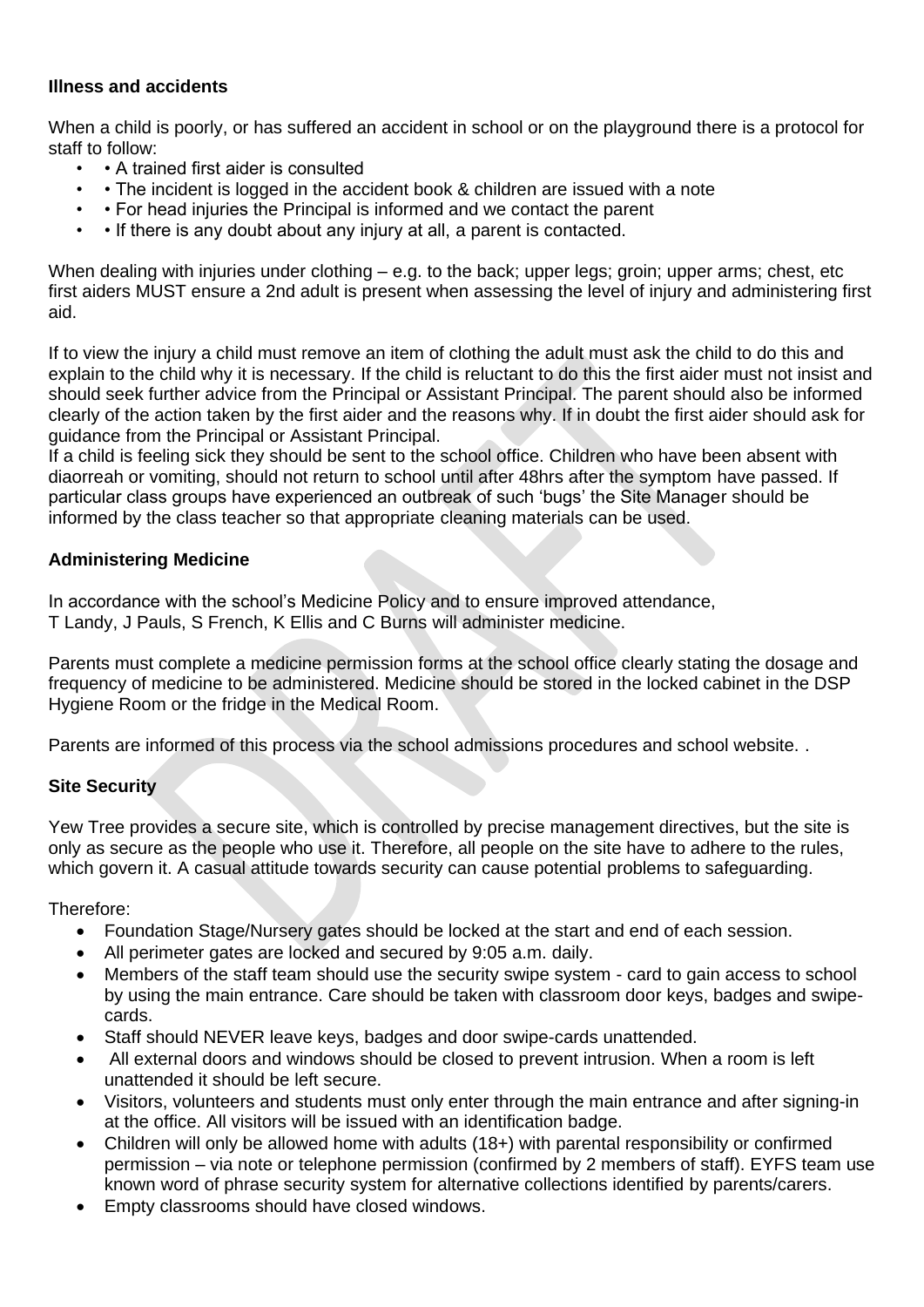- Children should never be allowed to leave school alone during school hours, and if collected by an adult, they must be signed out giving the reason for their early collection.
- The main gates to the school will be closed at 3:35 p.m. or sooner at the end of each school day by the Site Manager.
- Staff leaving the school premises MUST leave by the main entrance.

Should a child leave the school premises without permission then staff have been informed never to chase after a child, but rather to report immediately to the office. Then parents/ carers and Police will be informed of the circumstances.

#### **Attendance**

Excellent attendance is expected of all children, but when children are unwell parents are expected to confirm absence by telephone immediately. If there is no notification school has a policy of phoning the parent/carers to ascertain each child's whereabouts on the first day of absence. This responsibility sits with the Attendance Officer.

The school works closely with the Local Authority's School Attendance Officer whenever a child's attendance and punctuality causes concern. Attendance rates are reported each term to the Governors and the LA, annually to the government and to all parents.

Positive measures are in place to encourage children to attend regularly and punctually and the school is aware of its right to take legal action against parents who do not ensure good attendance and punctuality.

Parent meetings with the School Attendance officer LA School Attendance Service officer are held to monitor cases where attendance is unsatisfactory.

The Governors may be become involved in exceptional circumstances.

#### **Appointments of staff and Induction of newly appointed staff and work placements**

All staff that are appointed to work in school have a criminal records search called a DBS check. This 'Enhanced' search highlights people who have a criminal record or if previous allegations have been made them. If staff are found to have a criminal record the appointment is reconsidered by the Principal and the Governing Body. The Trust is the 'authorised body' in administering and liaising with directly with the Disclosure and Barring Service.

The Principal sits on all appointment panels where the candidates are external applicants. The Principal has undertaken training on Safer Recruitment as have some members of the Senior Management Team and some Governors.

Staff from supply agencies are DBS checked by the agency themselves and confirmation is sent to school electronically. This is recorded. On arrival at school, the supply teachers are asked for proof of identity.

All trainee Teachers are DBS checked by the institutions they attend.

All Governors now have DBS checks.

All staff, governors and volunteers are entered onto the school's single central record database which is updated as appropriate.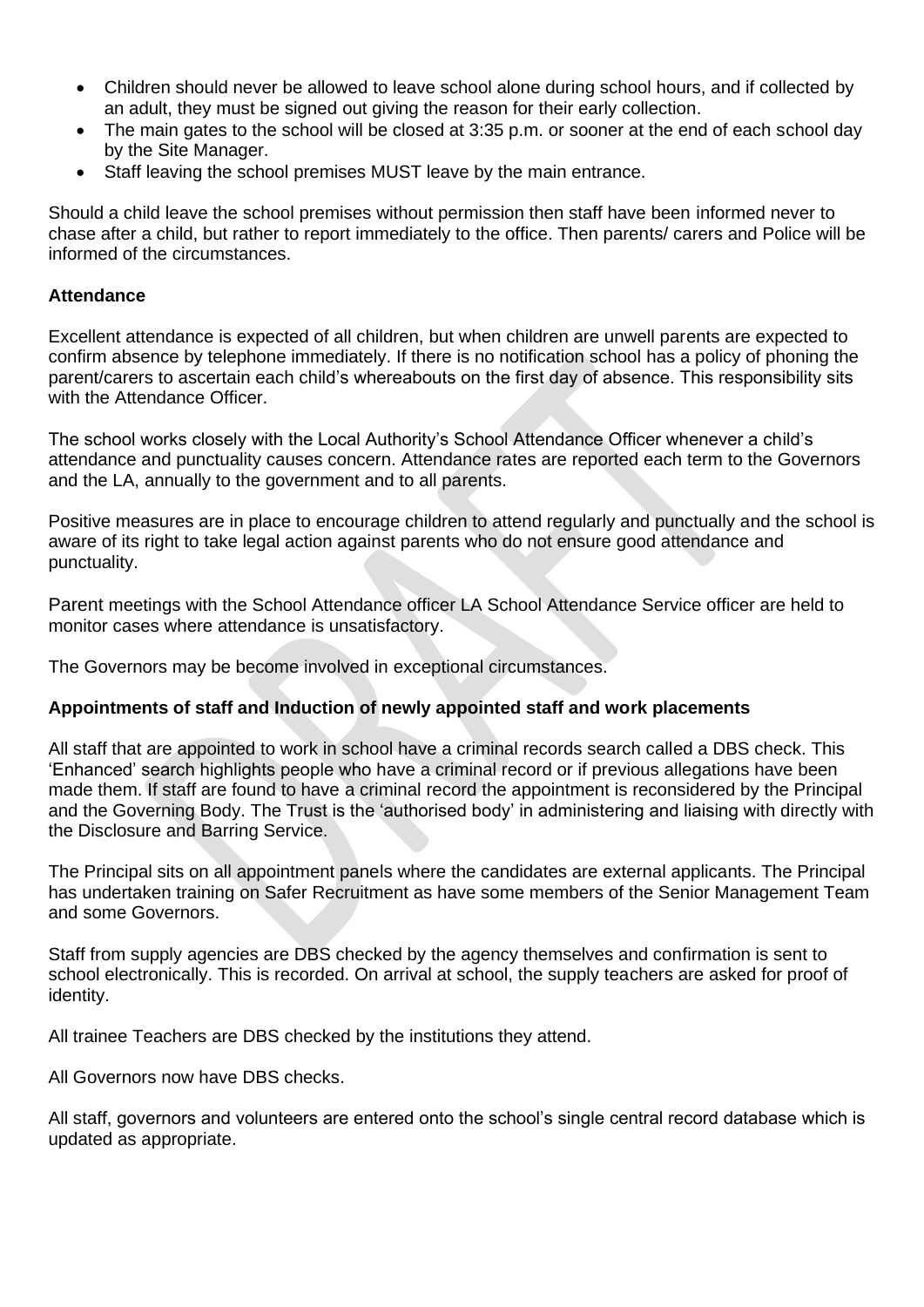#### **Induction of volunteers**

Volunteers must also have DBS clearance. Visitors who do not yet have clearance must be supervised by the member of staff they are working with.

Under no circumstances should the volunteer be left alone with a child or group of children.

Class teachers working with volunteers are responsible for this process.

All volunteers complete online Safeguarding and PREVENT training prior to commencement of work within our school.

The School Business Manager, alongside Principal and/or Assistant Principals, will conduct the induction process for visiting trainees and volunteers.

#### **Welcoming visitors**

It is assumed that visitors with a professional role i.e. the School Nurse or members of the Police already have relevant clearance, but the school office will endeavour to check this before admittance is granted and a note made of anyone entering without clearance.

Visitors will be requested to present their DBS clearance certificate at the school office for the purpose of maintaining a Single Central Record database.

#### **Child Protection Policy**

The designated adult for Child Protection is Miss J Appleton, deputised by Mrs R O'Hanlon and Mr D Taylor, and the designated governor is Mrs A Farrell.

There is a detailed Child Protection Policy, which is available from the School office with 24hours notice or can be downloaded from the schools website. It is the Governing Body's duty to ensure the policy is reviewed annually and any deficiencies within the policy addressed immediately. Governors and all staff have had appropriate child protection training, which is updated annually.

#### **Positive Handling (Team Teach)**

The Academy also has also has a policy for the 'Positive Handling' of pupils. This school follows DfE guidelines 10/98 which asserts that physical restraint may be used if there is the possibility that a child may be about to cause harm to him/herself or to another. It also asserts that on no occasion should such physical contact be used as a punishment.

All staff are regularly trained in positive handling (Team Teach) techniques, including de-escalation techniques and are issued with a handbook to support this practice. Any use of physical restraint is recorded by the staff members involved and is monitored and reviewed by the Senior Leadership Team. The parent of the child is also informed. Physical restraint is used when the child's behaviour could lead to significant harm to themselves or another member of the school community. It can also be used when a child is causing serious damage to property or It should never be used for non-compliance. Adults should always ensure another member of staff is present when deploying positive handling techniques. If in doubt, the member of staff should always wait for the arrival of the Principal or Senior Teacher.

All allegations of abuse by or complaints of a teacher will be dealt with following the LA policy on Allegation Management and/or the Trust Complaints policy. Copies of these are available at 24 hours notice. For any complaints about the Principal, the Chair of Governors, Mrs A Farrell, should be contacted directly through the School Office.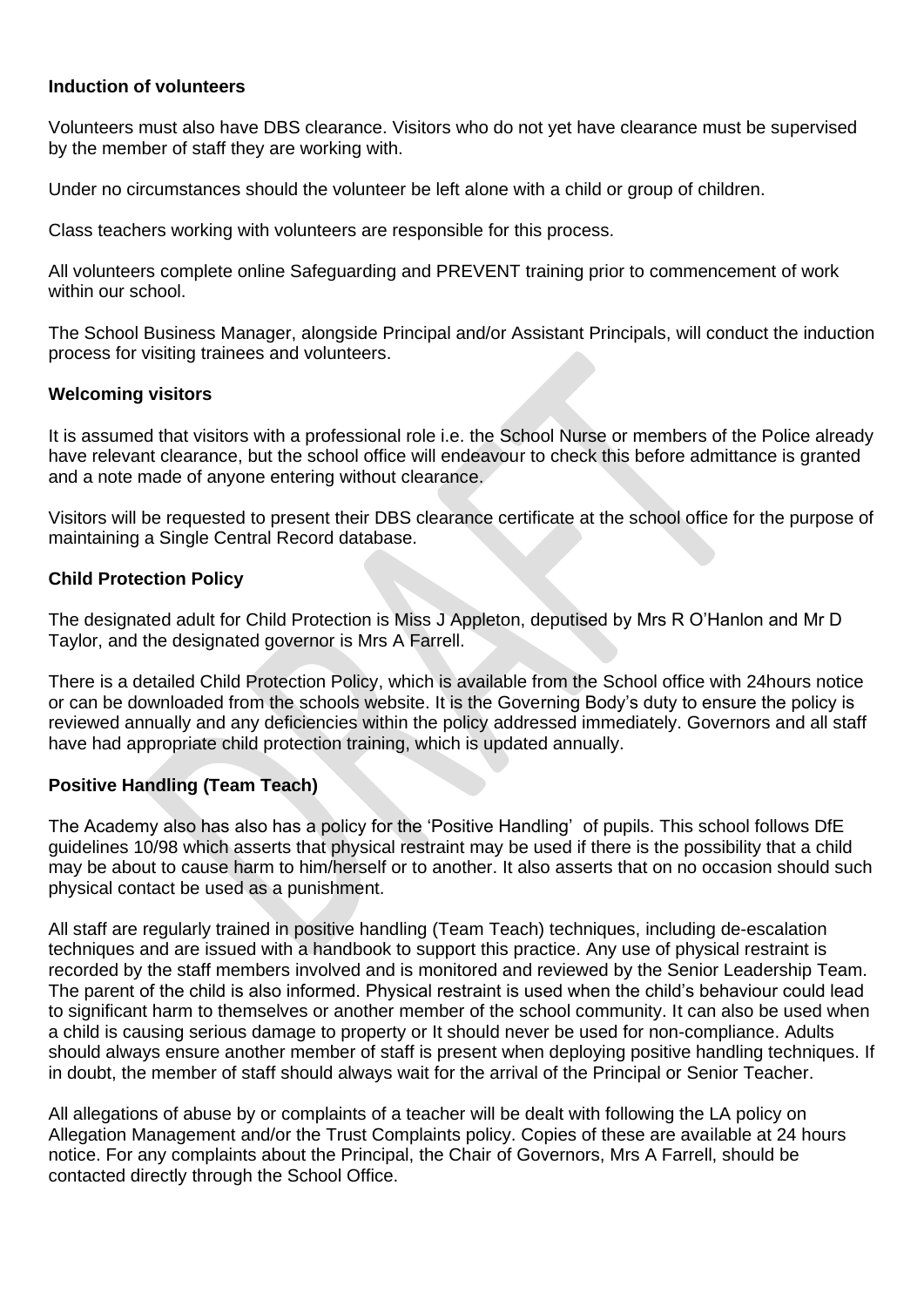# **The Design of the Curriculum**

The curriculum deals with safeguarding in two ways. Firstly, the curriculum, in subjects such as Personal, Social and Health Education discusses relevant issues with the children. Topics include such themes as Drugs, Relationships and Sex Education and Stranger Danger. Children are encouraged to explore and discuss these issues.

Secondly, the curriculum is designed so that safety issues within the subject are discussed and safe practices taught, such as using equipment properly in PE and Design and Technology. At all times there has to be appropriate staffing levels and when the curriculum is taking out of school, appropriate and agreed pupil/adult ratios are maintained. The lead adult always undertakes a full risk assessment of the visit to help minimise the level of risk, through completion of the EVOLVE system, and all trips are finally authorised by the Educational Visits Leader or Principal. Visiting speakers, with correct clearance are always welcome into school so that can give specialist knowledge to the children.

# **E – Safety**

Children are encouraged to use the internet to support their learning, but at all times in a safe way. Parents give permission to allow their child to use the internet.

Pupils must never be left unattended whilst online and teachers should ensure that this does not happen. If teachers know of misuse, either by a teacher or child the issue should be reported to the Principal without delay.

The Principal has overall responsibility for Internet safety.

#### **Equal Opportunities and Race Equality**

At Yew Tree, we aim to develop the children's awareness of the diversity of the society in which we live. We aim to make the whole of their school experience equip children to develop positive attitudes towards a pluralistic society.

Discrimination under the nine protected characteristics on the basis of age, disability, gender reassignment by showing respect for and appreciation of each other, as individuals, and we celebrate the cultural diversity of our community and show respect for all minority groups.

An objective for us at Yew Tree, is to educate, develop and prepare all of our children for life. We will promote the principles of fairness and justice for all through the education that we provide in our school.

We will ensure that all pupils have equal access to the full range of educational opportunities provided by the school.

Discrimination due to marriage and civil partnership, pregnancy and maternity, race, religion or belief, sex and sexual orientation is unacceptable in our school.

Every person in school will contribute towards a happy and caring environment

We constantly strive to remove any forms of indirect discrimination that mat form barriers to learning, for example, negative images in books. We will positively challenge stereotyping and prejudice whenever it occurs. We are aware that prejudice and stereotyping is caused by low self-image and ignorance.

Through positive educational experiences built into the curriculum and support for each individual's point of view, we aim to promote positive attitudes and respect for all.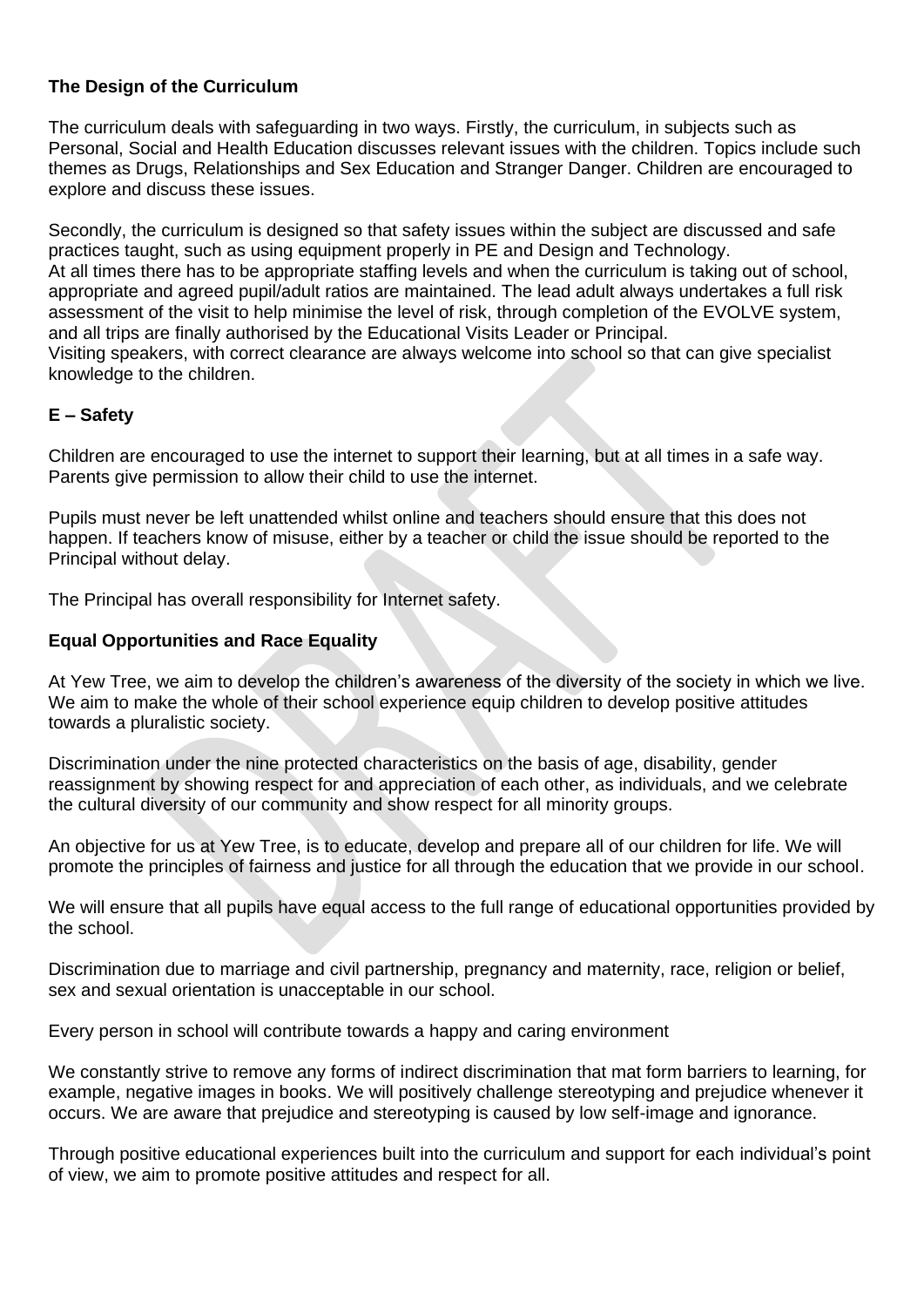# **Race Equality Statements of Principle**

We are committed to combating racial discrimination and racial harassment by challenging stereotyping and prejudice whenever it occurs.

We are currently following the 'Guidelines on the Reporting and Recording of Racist Incidents' from Knowsley LA.

As our school is not ethically very diverse, we are conscious of the need to put effort into the celebration of cultural diversity of our community and show respect for all minority groups. We endeavour to make the school a welcoming place for all. We will strive to address negative attitudes and behaviour towards people from black and minority groups, asylum seekers and refugees and travellers.

We ensure that all recruitment, employment, promotion and training systems are fair to all staff, and provide opportunities for everyone to achieve. We constantly strive to remove any forms of indirect discrimination that may form barriers to learning, for example by ensuring that book resources reflect a diverse society and do not contain negative images.

#### **Behaviour and Attendance Policies.**

• Good behaviour is essential in any community and at Yew Tree we have high expectations for this. Our policy outlines the rewards and sanction. Although the emphasis is always on the positive there are also times when children have to be disciplined in order to maintain the safety and security of all children.

There are numerous rewards available to children:

- Verbal praise
- Stickers
- Showing another teacher good work
- Star of the Week
- Hot Choc with Head
- Dojo Point shop

Restorative approaches at Yew Tree Primary are based on three key features:

**RESPECT** – for everyone by listening to other opinions and learning to value them

**RESPONSIBILITY** – taking responsibility for your own actions

**REPAIR** – developing skills within our school community so that its individual members have the necessary skills to identify solutions that repair harm and ensure behaviours are not repeated.

We use restorative approaches to encourage everyone to take responsibility for their own behaviours.

If conflict arises e.g friendship issues, disputes over games, not responding to reasonable adult requests, a restorative enquiry approach will be utilised.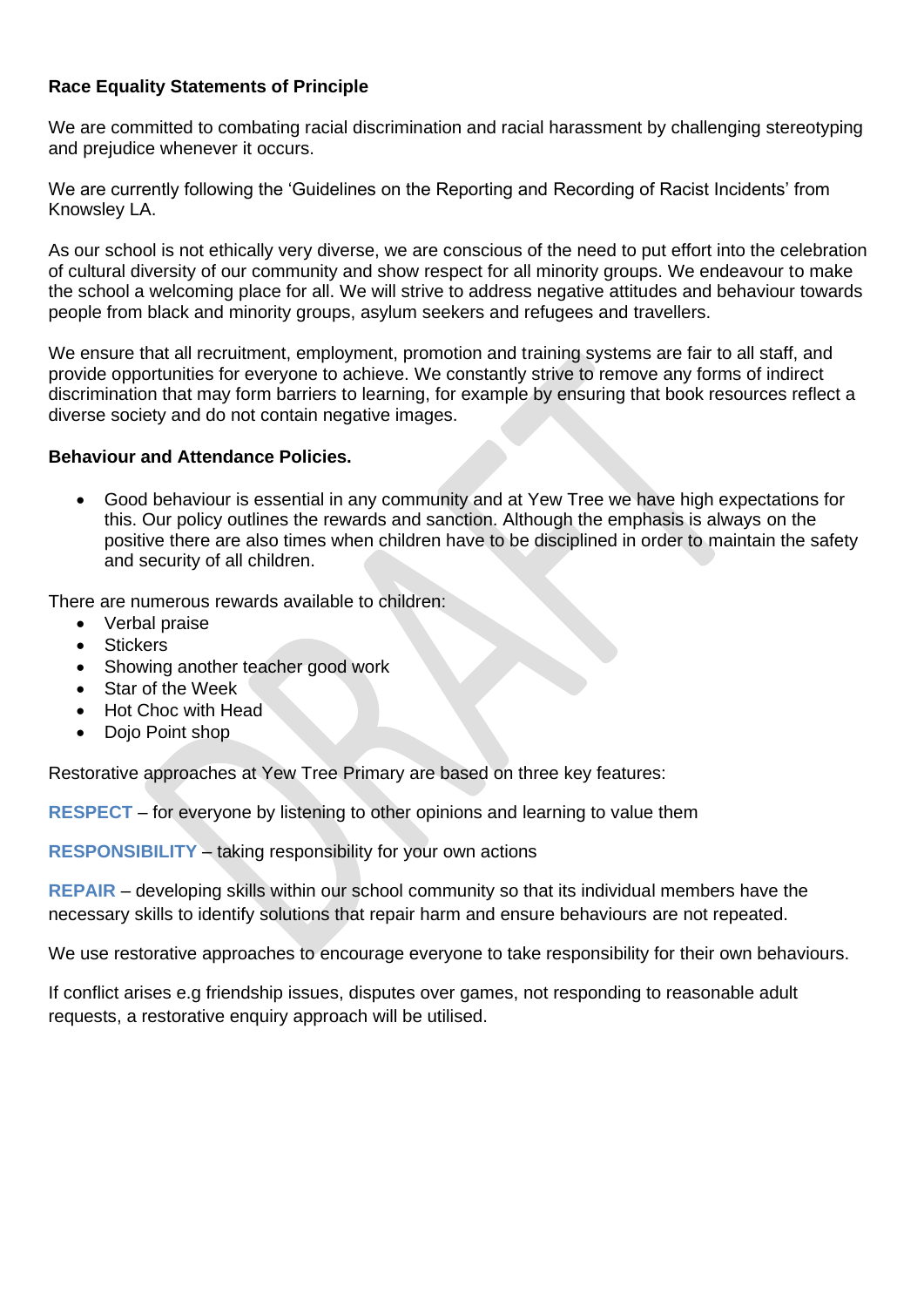# **Anti Bullying Policy**

Yew Tree Primary Academy School takes the issue of bullying seriously. We aim to provide each pupil with a safe learning environment in which they can reach their full potential educationally, physically and emotionally.

# **DEFINITION OF BULLYING**

"Bullying is behaviour by an individual or group, repeated over time,that intentionally hurts another individual or group, either physically or emotionally"

*('Preventing and Tackling Bullying' May 2012 Department for Education)* 

The key elements of bullying are:

- intent
- repetition
- an imbalance of power

Bullying can take many forms and can be motivated by actual differences or perceived differences between children. Stopping violence and ensuring a child's physical safety is our first priority but we also recognise that emotional bullying can be more damaging than physical bullying.

The anti-bullying policy has been developed to meet the DfE guidelines on anti-bullying. The policy reflects a commitment to reduce bullying and enhance pupils' opportunities in education. The content of this policy is reflected in existing policies on behaviour and pastoral care.'

Our school policy aims:

- To clarify and school's position and procedures on dealing with bullying
- To create and maintain a safe and secure environment in school in which children can learn and teachers can teach without fear of disruption or threat
- For pupils to have a greater understanding of what constitutes bullying
- To recognise, reduce and wherever possible eradicate instances in which pupils or staff are bullied
- To establish appropriate means of dealing with incidents
- To promote strategies for dealing with incidents of bullying to all pupils, parents staff etc.
- To raise awareness and allow pupils to consider and discuss key issues through the curriculum.

At Yew Tree, we;

- Take all bullying allegations seriously, both of pupils and adults;
- Investigate all allegations/ incidents thoroughly;
- Ensure that bullies and victims are interviewed separately;
- Obtain information form those directly involved and those who witness the incident;
- Keep a written record of the incident, investigation and outcomes;
- Inform staff about the incident where a pupils is involved;
- Ensure that action is taken to prevent further incidents.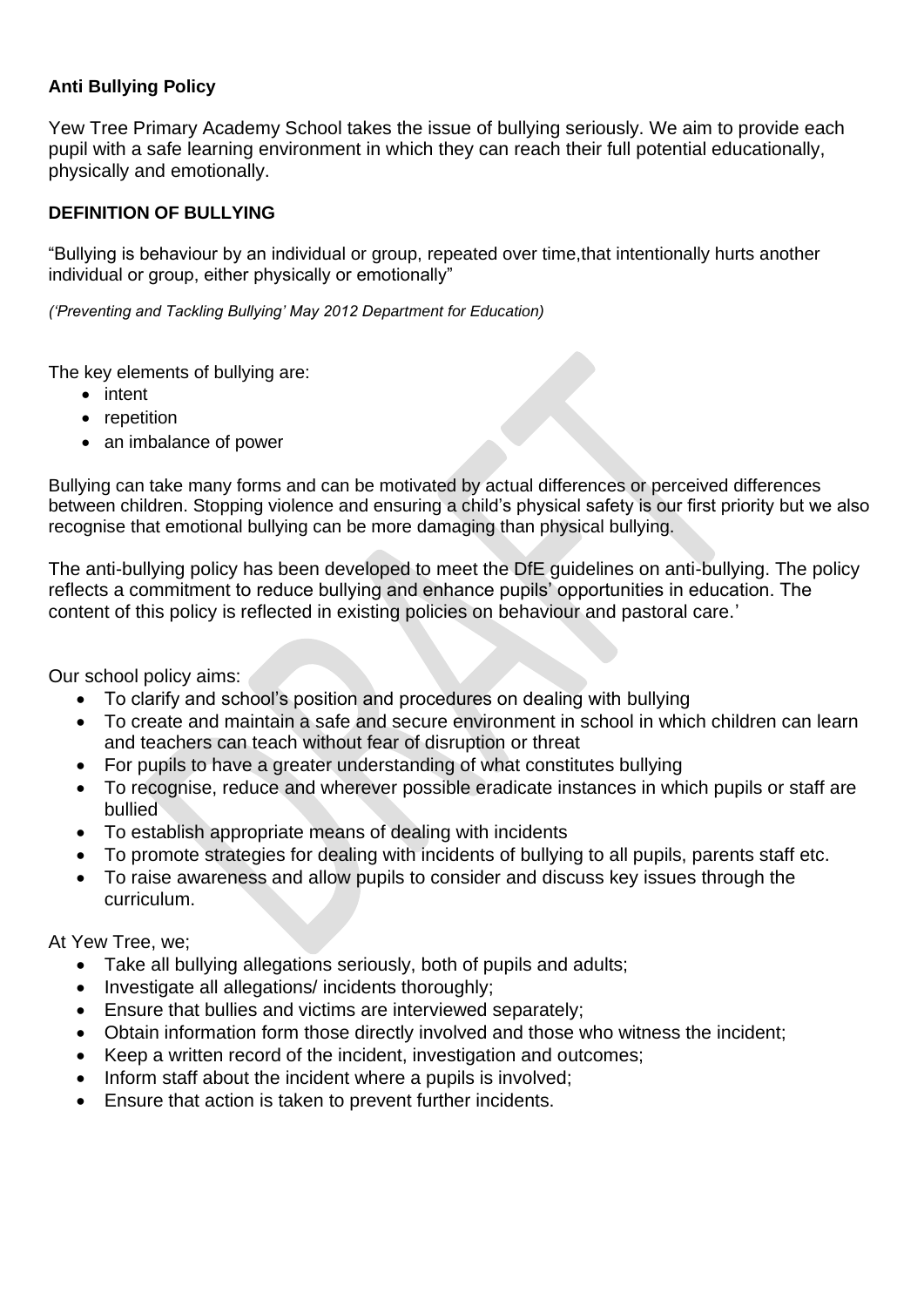# **The School's Responsibilities**

The professional standards for teachers, contractual and safeguarding frameworks for all adults working with children and young people, all require the exercise of a duty of care and, where necessary, the taking of actions for safeguarding and crime prevention. This includes challenging unacceptable behaviour such as racism or bullying that can impact on the wellbeing of individual or groups of pupils and supporting those who may be vulnerable to being drawn into violent extremist activity.

Yew Tree may identify a need for specific support programmes for individual or groups of pupils such as mentoring, or access to experts who can provide guidance on issues of faith, well-being, anger, etc. These could be within the school or in partnership with others – for example school partnerships, local authority services, community partners, Youth Offending Teams, the Police or other voluntary or statutory organisations.

# **Problem Solving and Repairing Harm**

Support to meet individual or group needs is well developed at Yew Tree through each of the academic and social aspects of our whole school vision to **DREAMB**I**G,** the therapeutic interventions of the Learning Mentor, targeted individual and group work and the involvement of other agencies.

We recognise that the pupils also need to be helped to develop techniques for personal support, resolving conflict and repairing harm.

# **Helping Pupils and Adults Access Support**

Pupils, parents and families, schools staff and other professionals engaging with schools may need to have access to personal advice and understand who they can turn to for support in relation to preventing violent extremism issues. Yew Tree recognises it has a duty of care to all the school community.

# **Managing Risk**

Although, there are no current instances of young people being exposed to extremist messages within school, this is a risk of which Yew Tree is to be aware.

Risks could arise from:

- Harmful influence on pupils for example from staff, parents, external groups or other pupils
- Inappropriate use of ICT systems
- External groups using school premises

Yew Tree is aware of this risk and will actively monitor the situation.

#### **Safeguarding Staff**

The Governing Body at Yew Tree also support the safeguarding of all personnel against unacceptable behaviour and, alongside the Wade Deacon Trust Abusive Visitors Policy have adopted a ZERO TOLERANCE towards parents and members of the public, which emphasises that threatening behaviour, verbal abuse or intimidation are all criminal offences. This school will not tolerate this type of behaviour towards any member of staff by any parent or visitor to this school.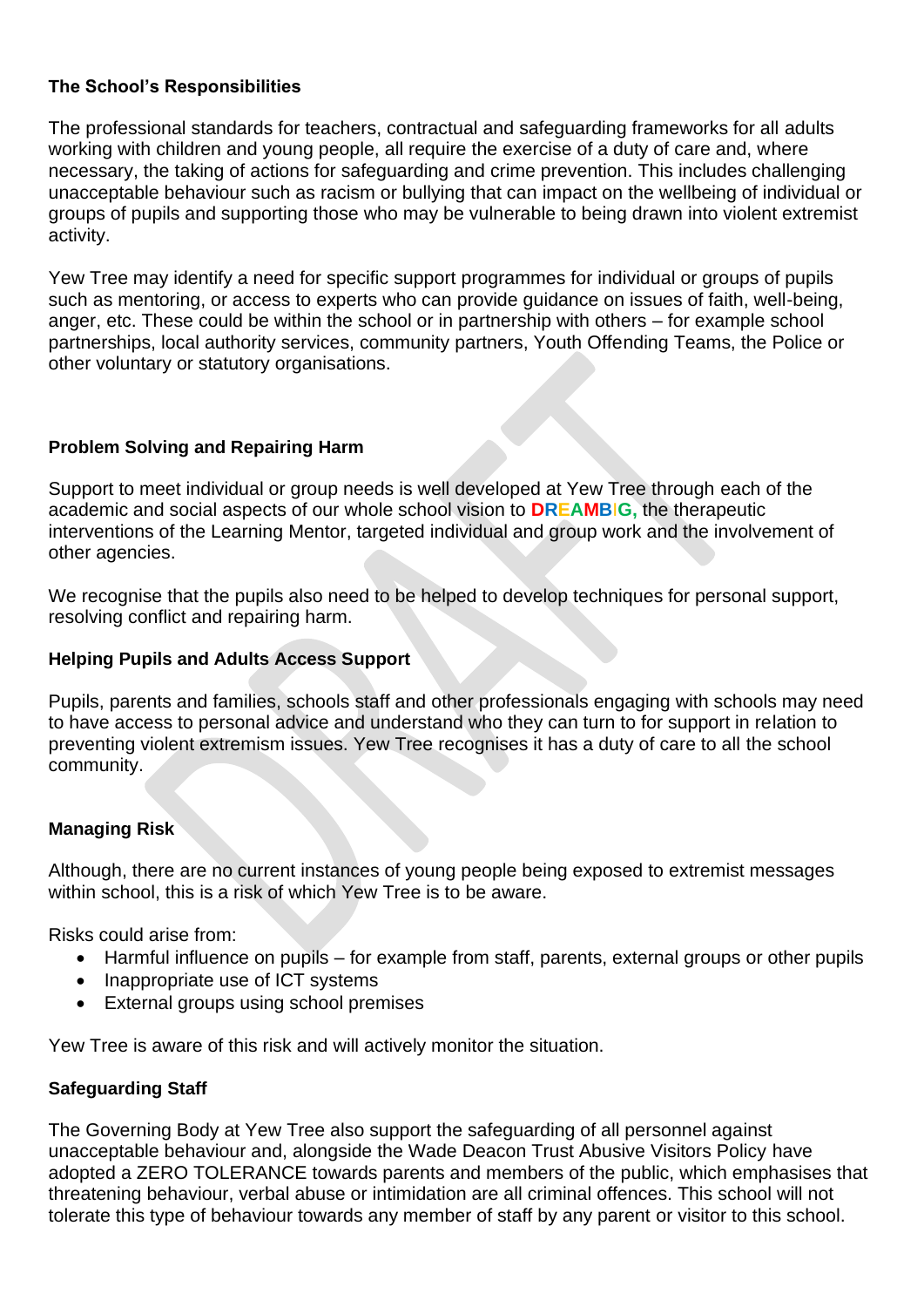Anyone displaying behaviour of this type will be asked to leave the school and the incident will be logged and may be reported to the Police.

# **Intervention Techniques**

The following section lists some of the key strategies available to help to prevent or reduce bullying. They do require a commitment and investment in time and resources; however schools that have employed these strategies report a reduction in bullying and less time wasted through dealing with conflict between pupils.

These systems draw on children's knowledge and resourcefulness and therefore give ownership of the solutions. Ultimately, children feel empowered and are better able to manage their own behaviour and their relationships with other people.

A single strategy is unlikely to provide a complete solution to the problem of bullying.

Many schools have found that the best policies usually include a combination of strategies that can be drawn on and adapted to fit the circumstances of particular incidents. It is important that these strategies are set up as a whole school initiative and not left to one capable and enthusiastic member of staff i.e. Learning Mentor.

Issues around bullying are addressed both explicitly and discreetly within the PSHE curriculum and in the use of SEAL resources. These contains work on:

- Raising self-esteem
- Peer influences
- Assertiveness
- Relationships
- The law anti-social behaviour, harassment
- Rights and responsibilities
- Citizenship

Issues around bullying are also addressed through school assemblies, display work and staff training.

We actively support children by carrying out a range of interventions such as:

- •Co-operative Group work
- •Circle Time
- •Relax Kids Programme
- •Mediation by adults
- •Assertiveness training
- •Working with victims
- •Social Stories
- Introduction of Restorative Justice
- •Friendship Week

# **Racial Tolerance**

Yew Tree pupils will be prepared for an ethnically diverse society. The school will work hard to promote racial equality and harmony by preventing and challenging racism.

If anyone ever feels unjustly treated then the school welcomes and values a response. It is in working together that we will make Yew Tree even better.